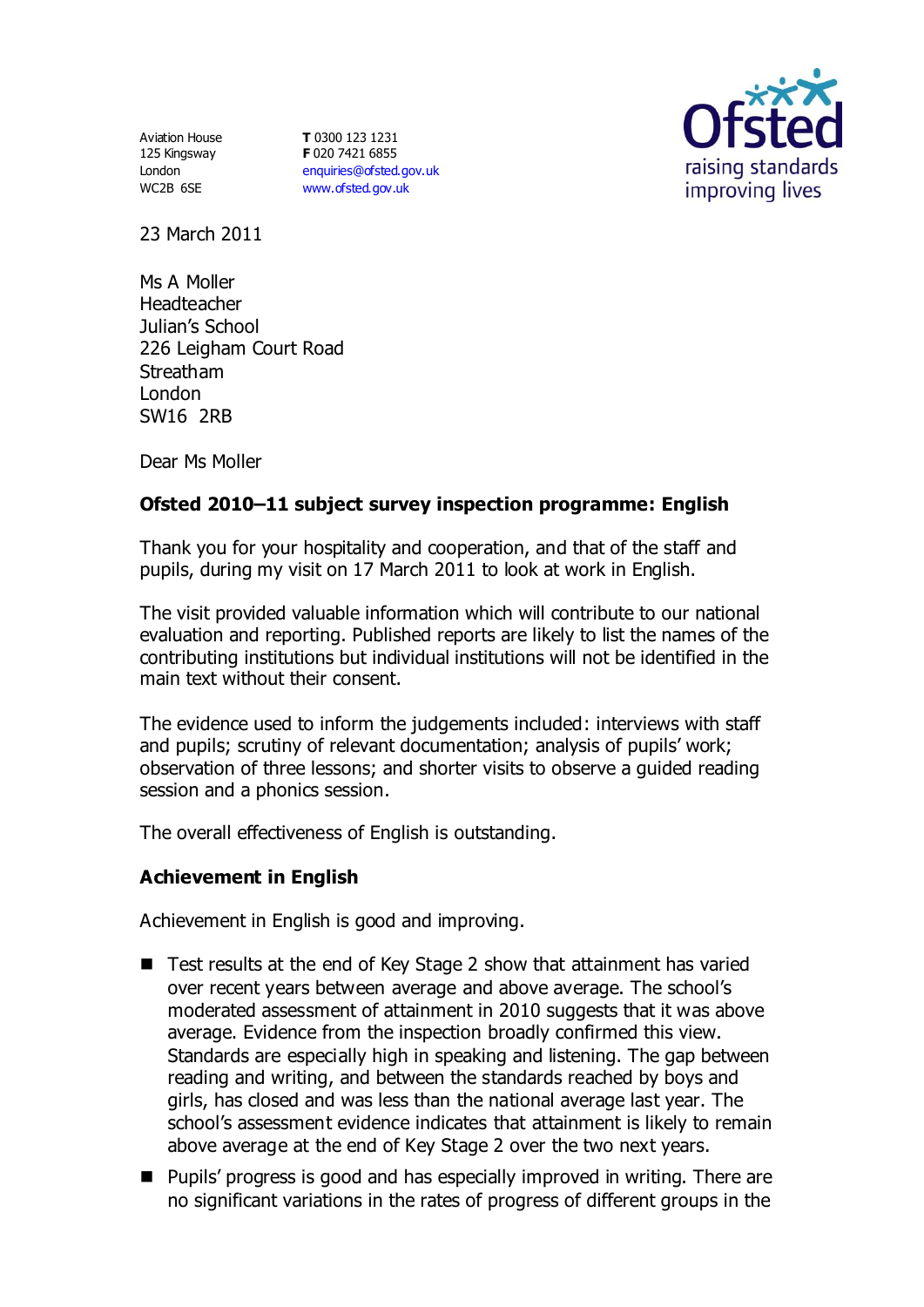school. Performance data suggest that some pupils with special educational needs and/or disabilities make particularly good progress.

 $\blacksquare$  Pupils are very positive about learning. They listen carefully to their teachers and respond well to the challenge to think for themselves. They are keen to contribute in class and many pupils express their ideas orally with considerable confidence and maturity.

### **Quality of teaching in English**

The quality of teaching in English is good.

- Lessons observed were at least good, with a number of outstanding features. However, the school acknowledges that there is some variability in the quality of teaching across the school and that this affects pupils' overall progress.
- **Pupils enjoy English. They especially like lessons that involve drama and** information and communication technology (ICT) to make learning interactive. They develop very positive attitudes towards both reading and writing.
- Lessons observed were characterised by imaginative approaches and positive responses from pupils. Relationships were very good and classroom assistants provided close, targeted support for less able pupils. Teachers modelled writing well and there was good emphasis on pupils developing re-drafting skills. Expectations were high and pupils had good opportunities to develop their oral skills in all lessons. Resources were varied and teachers made good use of ICT. The Year 6 lesson was particularly full of ideas that helped to stimulate pupils.
- When managing whole-class discussion, teachers tended to rely too much on a 'hands-up' approach, thus limiting the contribution of some of the less confident pupils. Over-complicated learning objectives for individual lessons sometimes also constrained the pupils' progress.
- $\blacksquare$  The school has developed a coherent and consistent approach to marking and feedback. Specific targets are generated through teachers' marking and, at best, this works well as teachers continue to reinforce previously identified areas for improvement. Clear targets are also set within guided reading and writing sessions. However, pupils' understanding of what they need to do to improve their work remains variable.

#### **Quality of the curriculum in English**

The curriculum in English is outstanding.

- The school has a very clear and distinct curriculum, with English firmly at the centre. Links with other subjects are well developed and provide pupils with good contexts for their writing. Topics are introduced in a creative and stimulating manner that helps to motivate pupils. Good-quality, challenging texts are integrated effectively into all topics.
- The English curriculum is enlivened by frequent opportunities for drama and oral work. The range of drama work includes practical, classroom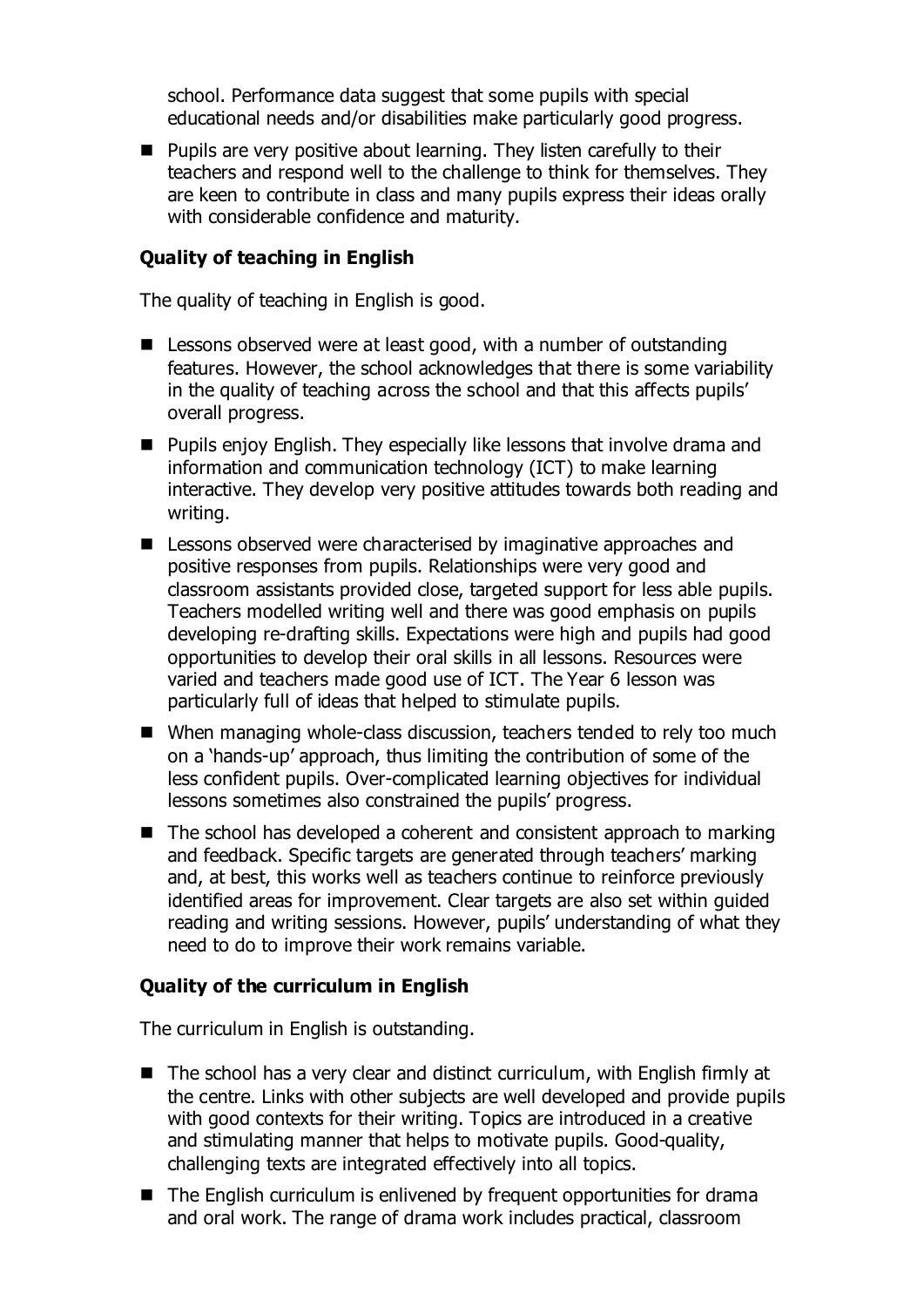approaches, school productions and an impressive range of out-of-school links with organisations such as the National Theatre. As a result, all classes experience live theatre on a regular basis. Partnerships with external organisations are very strong and considerably enrich work in English. ICT is well used in English and this includes opportunities for pupils to use laptops for writing and research as well as work creating their own moving-image texts.

- **Pupils are very keen on reading and the development of the school library** and the improvement of resources have contributed significantly to promoting pupils' independent reading.
- Senior leaders and managers continue to develop the curriculum in thoughtful and original ways. At present, pupils are being encouraged to reflect on their own learning and the use of reading journals and learning logs is making them more questioning.

## **Effectiveness of leadership and management in English**

Leadership and management in English are outstanding.

- Senior leaders and managers have overseen an improvement in attainment in English as well as the development of an innovative and effective curriculum. The school has a strong vision and sense of direction for English. Senior leaders are reflective and ambitious. The subject action plan is thoughtful and identifies some well-chosen areas for development. Consequently, the school has a very good capacity for further improvement.
- Self-evaluation is secure. The school monitors pupils' performance effectively and has detailed evidence about the achievement of the different groups in the school. Evidence from monitoring is used well to provide feedback to teachers on areas for improvement. For example, feedback from lesson observations is honest and focused directly on improving the quality of pupils' learning.
- $\blacksquare$  There is a good level of subject knowledge within the school. The subject leader has been very well deployed over the past year on a range of tasks including providing training for colleagues, moderating standards, supporting individual teachers and developing the school library.
- Teachers are encouraged to be creative and to 'take risks' in engaging pupils and enhancing their learning. This shows positively in the use of imaginative approaches to teaching in lessons.

## **Areas for improvement, which we discussed, include**:

- $\blacksquare$  improving the consistency of teaching across the school by:
	- $-$  clarifying the particular priority for learning in English within individual lessons
	- ensuring that teachers' management of discussions enables all pupils to contribute fully.